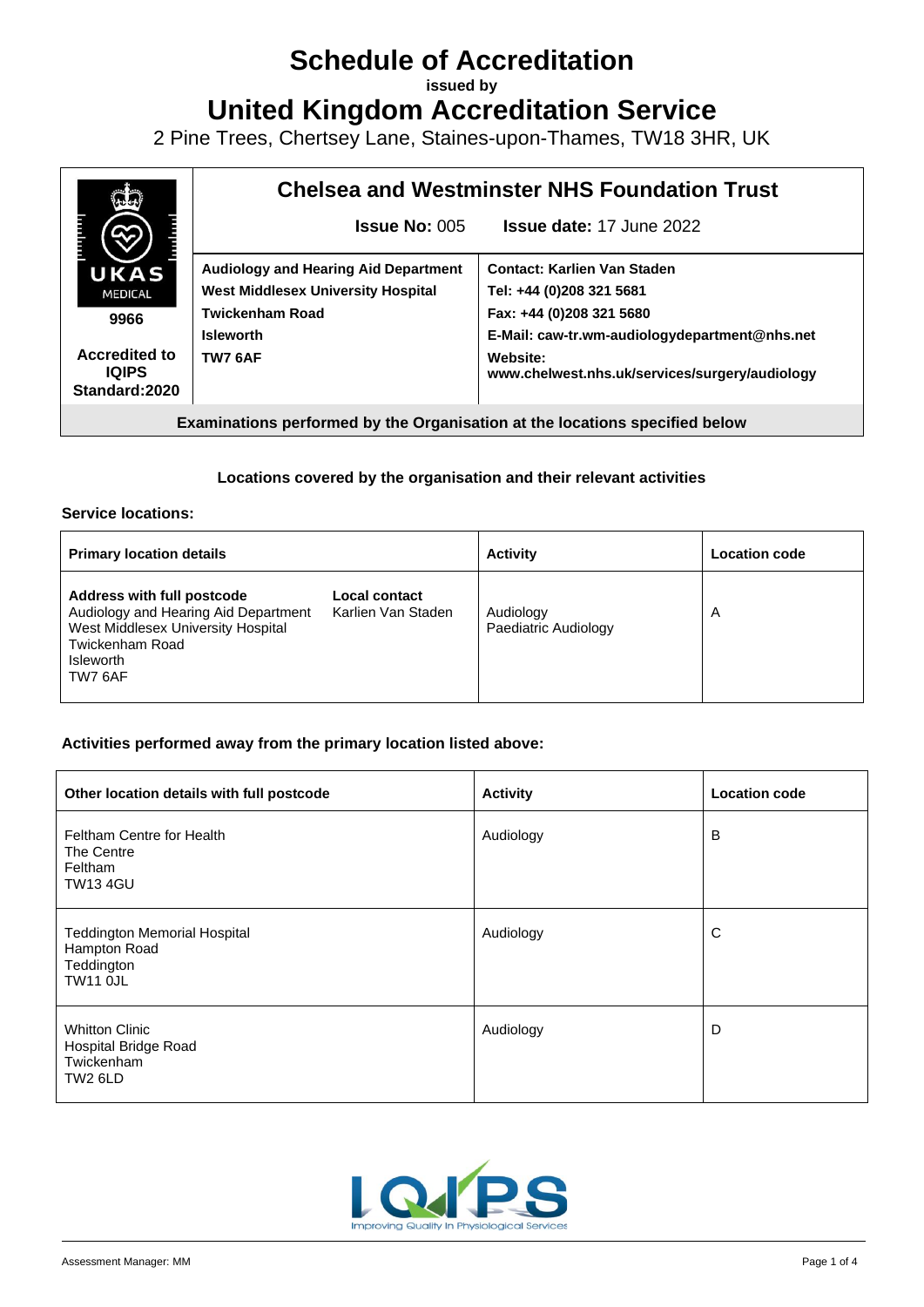

**Standard:2020**

# **Schedule of Accreditation issued by United Kingdom Accreditation Service**

2 Pine Trees, Chertsey Lane, Staines-upon-Thames, TW18 3HR, UK

# **Chelsea and Westminster NHS Foundation Trust**

**Issue No:** 005 **Issue date:** 17 June 2022

## **Examinations performed by the Organisation at the locations specified below**

| Activity             | Type of Examination/Procedure<br>Performed                                                                                                                                                                                                                                                                                                                                                                                                                                                     | Equipment used                                                                                                                                                           | Location<br>Code |
|----------------------|------------------------------------------------------------------------------------------------------------------------------------------------------------------------------------------------------------------------------------------------------------------------------------------------------------------------------------------------------------------------------------------------------------------------------------------------------------------------------------------------|--------------------------------------------------------------------------------------------------------------------------------------------------------------------------|------------------|
| Audiology            | <b>Adult Hearing Services:</b><br>Otoscopy<br><b>History Taking</b><br><b>Pure Tone Audiometry</b><br>Tympanometry & Reflex testing with<br><b>Interpretation of Results</b><br><b>Loudness Discomfort Levels</b><br>COSI<br>Impression Taking<br><b>Hearing Aid Fitting</b><br><b>Real Ear Measurement</b><br>Hearing Aid Diagnostics and<br>Adjustments<br>Aural Rehabilitation counselling<br><b>Adults with Complex Needs</b><br>Assessment<br>Adults with Complex Needs<br>Rehabilitation | Welch Allyn auroscope<br>Callisto<br>Affinitiy<br><b>Interacoustics AA222</b><br>Audio/Tymps<br><b>Tymp Star</b><br>Hi-Pro<br><b>Connex Link</b><br>Contacta Loop System | A                |
| Audiology            | Complex Adult Services - Tinnitus<br><b>Tinnitus Handicap Inventory</b><br><b>Tinnitus Counselling</b><br><b>Hyperacusis Questionnaire</b><br>Sound enrichment therapy e.g.<br>noise generators                                                                                                                                                                                                                                                                                                | Callisto<br><b>Connex Link</b><br>Hi-Pro<br>Sound Oasis Sleep<br><b>Therapy Pillow</b><br>Speaker<br><b>BTA Deep Relaxation</b><br>CD                                    | A                |
| Paediatric Audiology | Paediatric Audiology Services:<br>Otoscopy<br><b>Pure Tone Audiometry</b><br>Tympanometry & Reflex Testing<br>with Interpretation of Results<br>Play Audiometry                                                                                                                                                                                                                                                                                                                                | Affinity<br><b>Interacoustics AA222</b><br>Audio/Tymps<br>Welch Allyn auroscope<br><b>Guymark Free Field</b><br>system                                                   | A                |

#### DETAIL OF ACCREDITATION

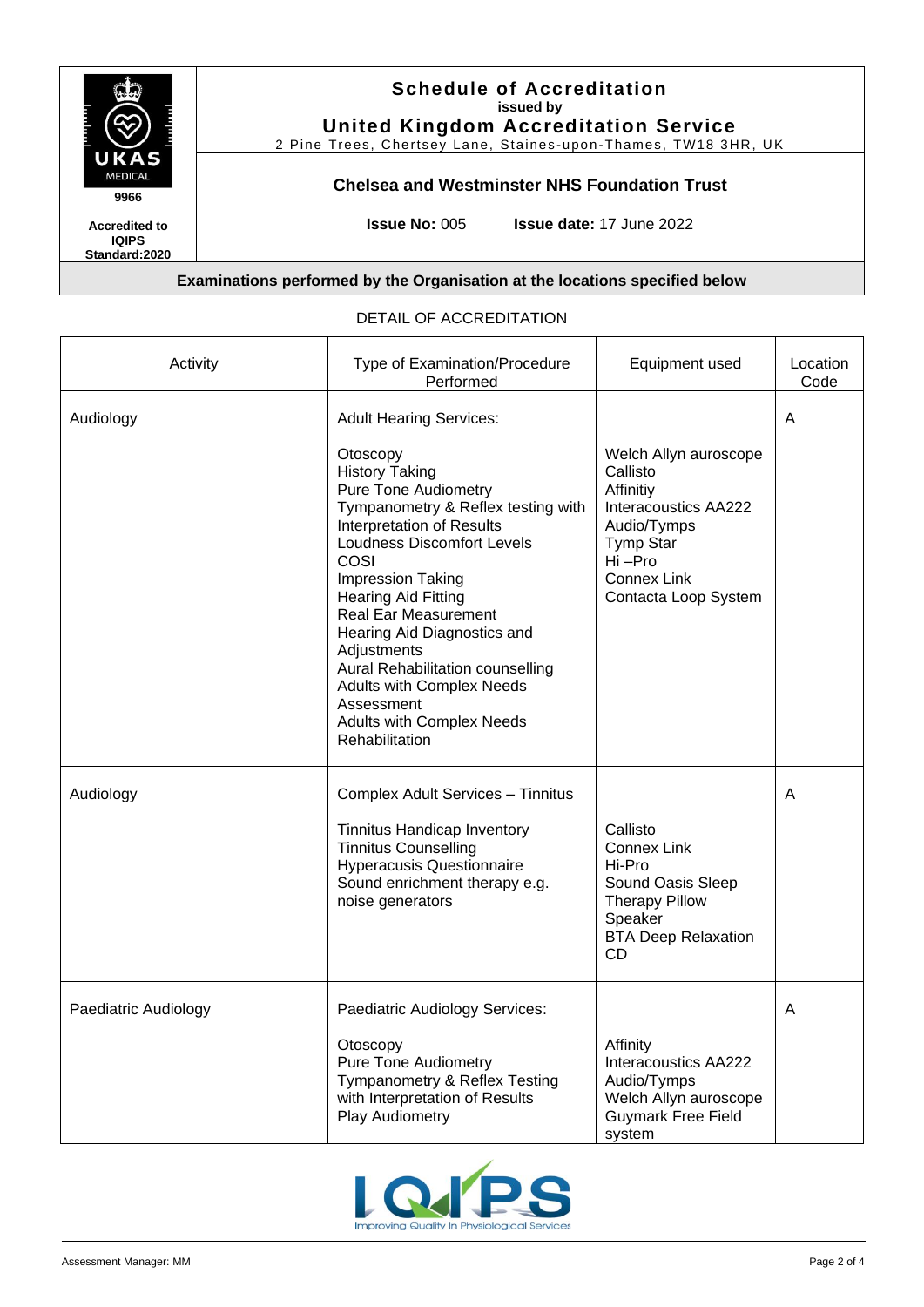

# **Schedule of Accreditation issued by United Kingdom Accreditation Service**

2 Pine Trees, Chertsey Lane, Staines-upon-Thames, TW18 3HR, UK

## **Chelsea and Westminster NHS Foundation Trust**

**Accredited to IQIPS** 

**Standard:2020**

**Issue No:** 005 **Issue date:** 17 June 2022

## **Examinations performed by the Organisation at the locations specified below**

| Activity  | Type of Examination/Procedure<br>Performed                                                                                                                                                                                                                                                                                                                                                    | Equipment used                                                                                                                          | Location<br>Code |
|-----------|-----------------------------------------------------------------------------------------------------------------------------------------------------------------------------------------------------------------------------------------------------------------------------------------------------------------------------------------------------------------------------------------------|-----------------------------------------------------------------------------------------------------------------------------------------|------------------|
| Audiology | <b>Adult Hearing Services:</b><br>Otoscopy<br><b>History Taking</b><br><b>Pure Tone Audiometry</b><br>Tympanometry & Reflex testing with<br>Interpretation of Results<br><b>Loudness Discomfort Levels</b><br>COSI<br><b>Impression Taking</b><br><b>Hearing Aid Fitting</b><br><b>Real Ear Measurement</b><br>Hearing Aid Diagnostics and<br>Adjustments<br>Aural Rehabilitation counselling | Callisto<br><b>Interacoustics AA222</b><br>Audio/Tymps<br>Welch Allyn auroscope<br>Contacta Loop System<br>Hi Pro<br><b>Connex Link</b> | B                |
| Audiology | <b>Adult Hearing Services:</b><br>Otoscopy<br><b>History Taking</b><br><b>Pure Tone Audiometry</b><br>Tympanometry & Reflex testing with<br>Interpretation of Results<br><b>Loudness Discomfort Levels</b><br>COSI<br><b>Impression Taking</b><br><b>Hearing Aid Fitting</b><br><b>Real Ear Measurement</b><br>Hearing Aid Diagnostics and<br>Adjustments<br>Aural Rehabilitation counselling | Welch Allyn auroscope<br>Callisto<br><b>Interacoustics AA222</b><br>Audio Tymp<br>Hi-Pro<br>Connexlink                                  | $\mathsf{C}$     |